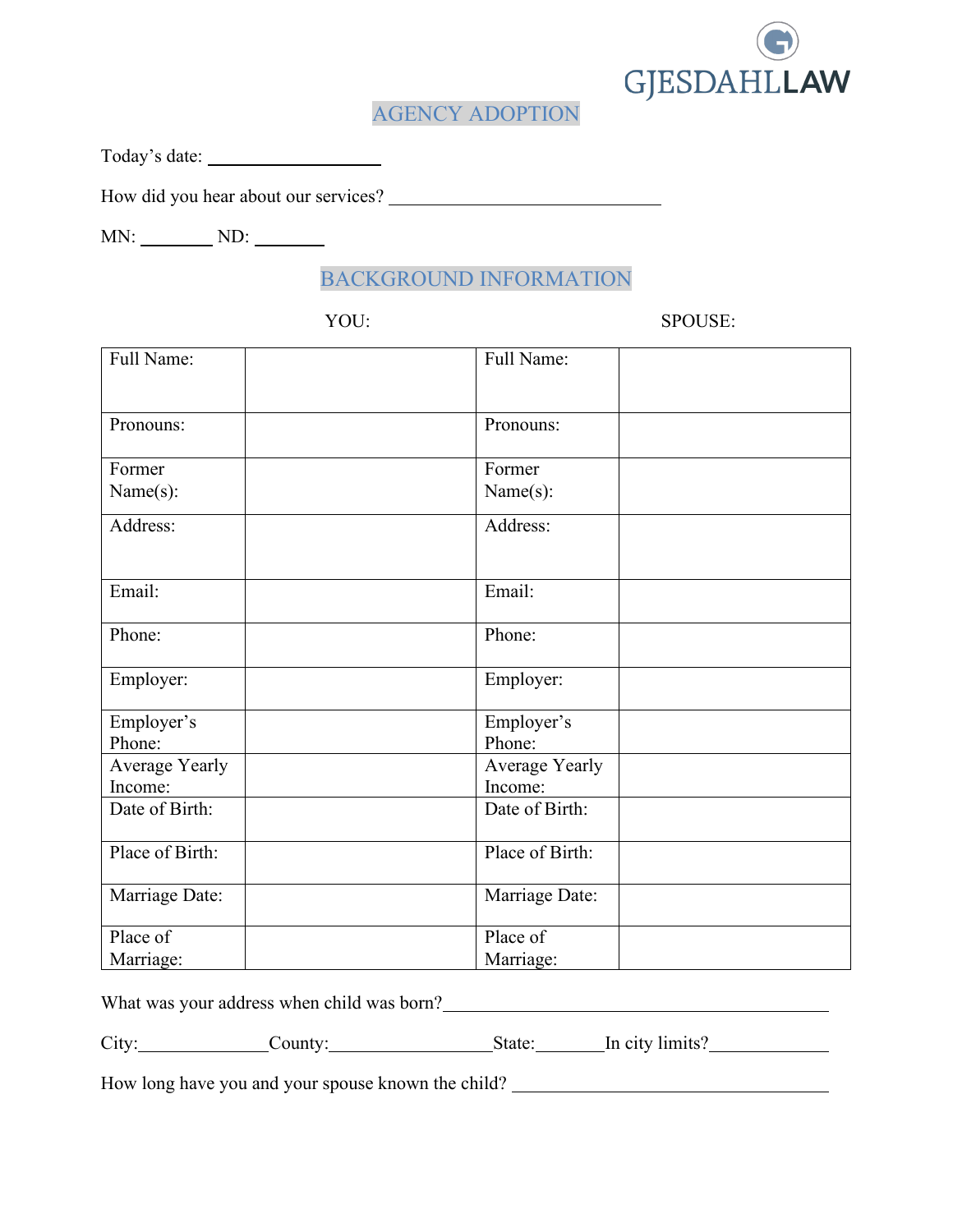| How long have you and your spouse known each other?_____________________________                                                                                                                                                     |  |  |  |
|--------------------------------------------------------------------------------------------------------------------------------------------------------------------------------------------------------------------------------------|--|--|--|
|                                                                                                                                                                                                                                      |  |  |  |
|                                                                                                                                                                                                                                      |  |  |  |
| How long have you lived in ND/MN?<br><u>Letting</u> the summary control of the set of the set of the set of the set of the set of the set of the set of the set of the set of the set of the set of the set of the set of the set of |  |  |  |
|                                                                                                                                                                                                                                      |  |  |  |
| Do you have other children (Name/DOB/Other parent)?_____________________________                                                                                                                                                     |  |  |  |
|                                                                                                                                                                                                                                      |  |  |  |
| Does your spouse have other children (Name/DOB/Other parent)?____________________                                                                                                                                                    |  |  |  |
|                                                                                                                                                                                                                                      |  |  |  |
| Why do you want to adopt?                                                                                                                                                                                                            |  |  |  |
|                                                                                                                                                                                                                                      |  |  |  |
| Anything else of importance, or you want an attorney to know: ___________________                                                                                                                                                    |  |  |  |

## BIOLOGICAL PARENTS (IF KNOWN)

| <b>MOTHER:</b>  |                 | <b>FATHER:</b> |  |
|-----------------|-----------------|----------------|--|
| Full Name:      | Full Name:      |                |  |
|                 |                 |                |  |
| Former          | Former          |                |  |
| Name(s)?        | Name(s)?        |                |  |
| Date of Birth:  | Date of Birth:  |                |  |
| Place of Birth: | Place of Birth: |                |  |
| Address:        | Address:        |                |  |
| Email:          | Email:          |                |  |
| Phone:          | Phone:          |                |  |
| Employer:       | Employer:       |                |  |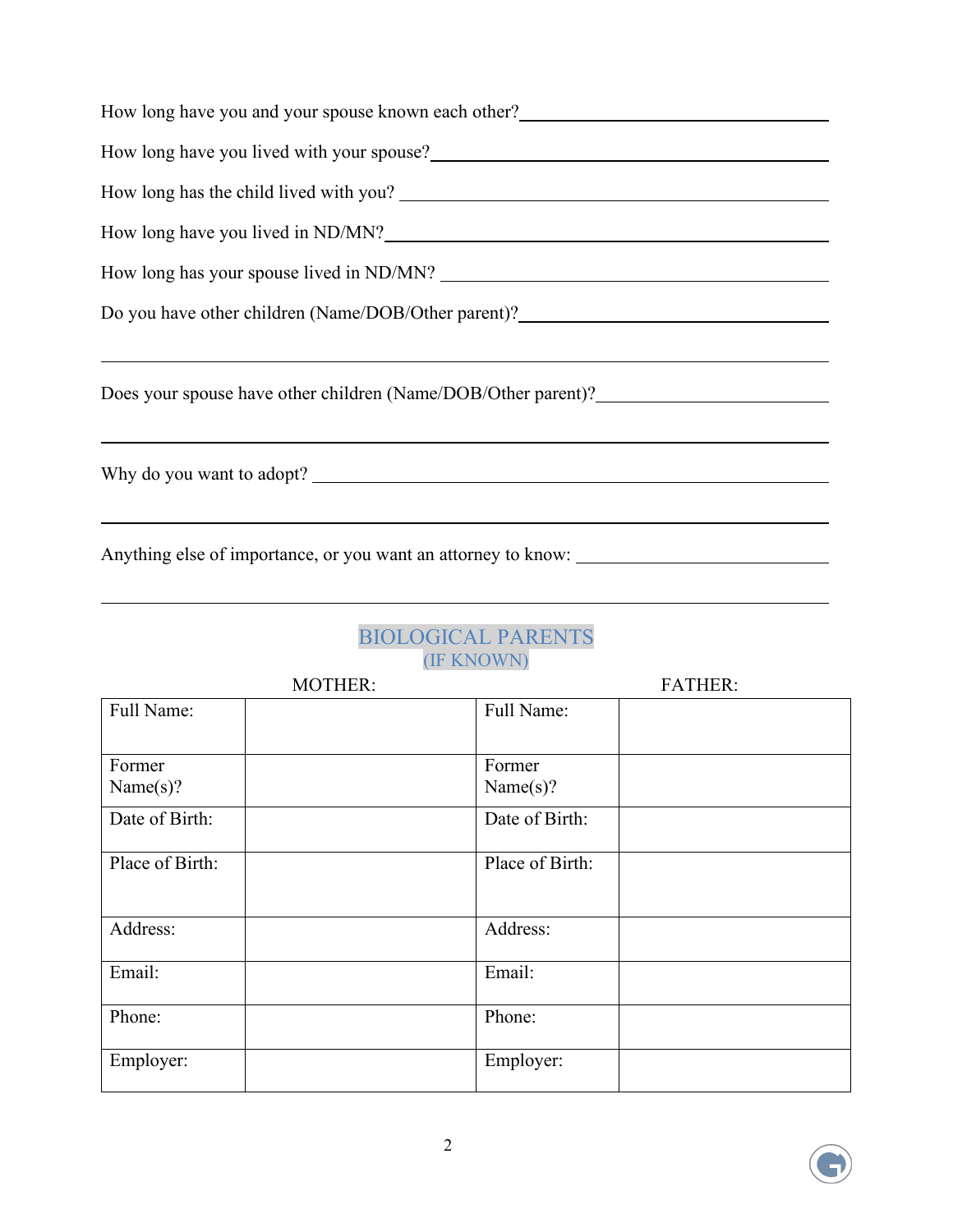## BIOLOGICAL MOTHER

|                                                                                  |  | When did mother last see the child in person? ___________________________________                                                                                                                                                        |  |  |  |
|----------------------------------------------------------------------------------|--|------------------------------------------------------------------------------------------------------------------------------------------------------------------------------------------------------------------------------------------|--|--|--|
|                                                                                  |  |                                                                                                                                                                                                                                          |  |  |  |
|                                                                                  |  |                                                                                                                                                                                                                                          |  |  |  |
|                                                                                  |  | Has mother attempted to establish a relationship with the child? ___________________________________                                                                                                                                     |  |  |  |
|                                                                                  |  |                                                                                                                                                                                                                                          |  |  |  |
|                                                                                  |  |                                                                                                                                                                                                                                          |  |  |  |
|                                                                                  |  |                                                                                                                                                                                                                                          |  |  |  |
|                                                                                  |  | Child support established? County: State:                                                                                                                                                                                                |  |  |  |
|                                                                                  |  | Current? <b>Market Current 2</b> Arrears amount: <b>Market Current 2</b> Last payment: <b>Market Current 2</b>                                                                                                                           |  |  |  |
|                                                                                  |  |                                                                                                                                                                                                                                          |  |  |  |
|                                                                                  |  |                                                                                                                                                                                                                                          |  |  |  |
|                                                                                  |  | If yes, when, where, etc.                                                                                                                                                                                                                |  |  |  |
| <b>BIOLOGICAL FATHER</b>                                                         |  |                                                                                                                                                                                                                                          |  |  |  |
|                                                                                  |  |                                                                                                                                                                                                                                          |  |  |  |
|                                                                                  |  |                                                                                                                                                                                                                                          |  |  |  |
|                                                                                  |  |                                                                                                                                                                                                                                          |  |  |  |
| Has father attempted to establish relationship? ________________________________ |  |                                                                                                                                                                                                                                          |  |  |  |
|                                                                                  |  | If yes, explain:                                                                                                                                                                                                                         |  |  |  |
|                                                                                  |  |                                                                                                                                                                                                                                          |  |  |  |
|                                                                                  |  |                                                                                                                                                                                                                                          |  |  |  |
|                                                                                  |  | Child support established? _________County: ______________State: ___________________________________                                                                                                                                     |  |  |  |
|                                                                                  |  | Current? <b>Market Current</b> 2 Arrears amount: <b>Market 2 Arrears amount:</b> Last payment: Last payment: Last payment: Last payment: Last payment: Last payment: Last payment: Last payment: Last payment: Last payment: Last paymen |  |  |  |
|                                                                                  |  |                                                                                                                                                                                                                                          |  |  |  |